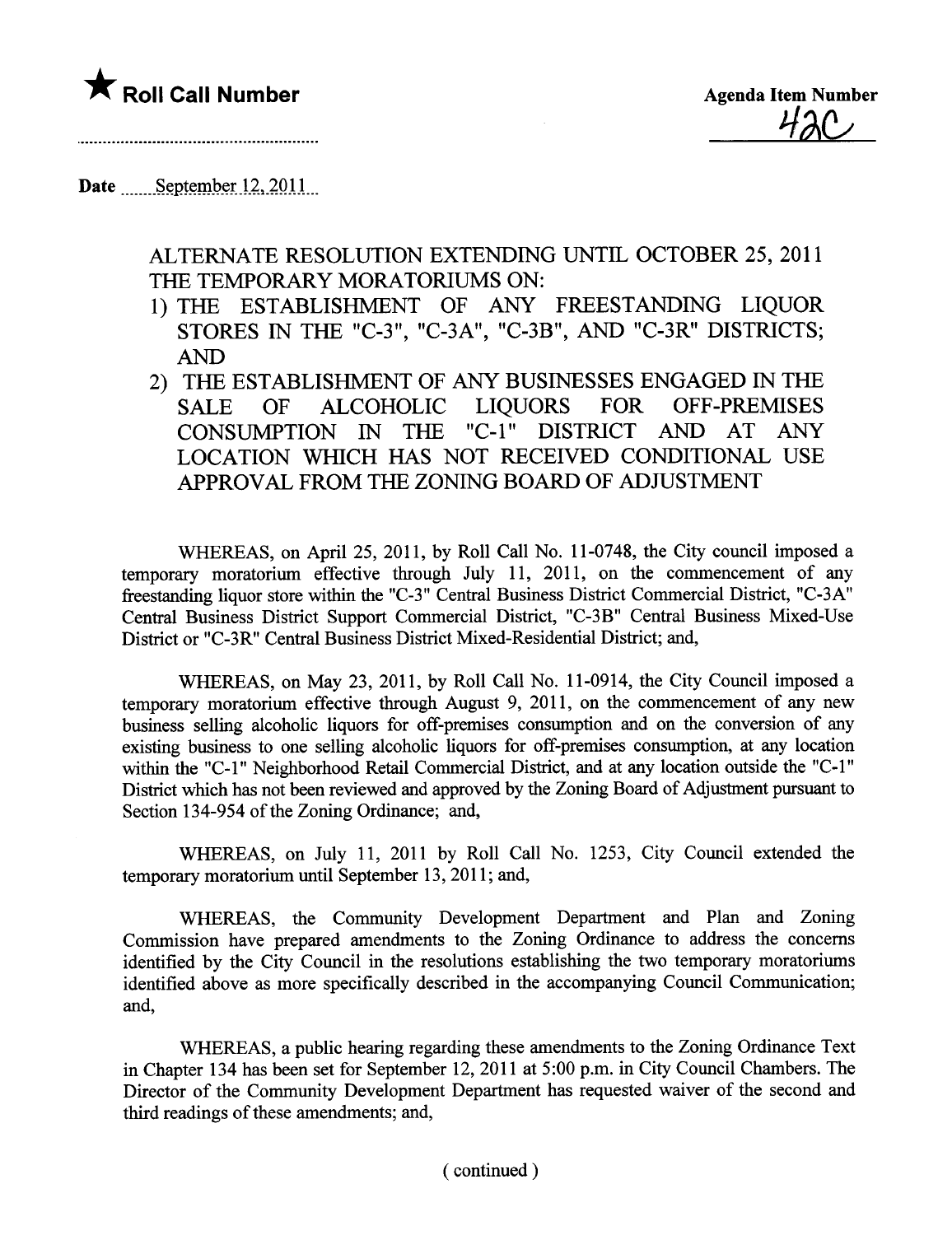## **\*** Roll Call Number Agenda Item Number

<u>42C</u>

-2-

Date  $S$ eptember 12, 2011

WHEREAS, if City Council does not approve waiver of the second and third readings, extension of the three temporary moratoriums is necessary and appropriate to prevent the establishment of such businesses before the Plan and Zoning Commission and the City Council have an opportunity to fully consider and enact appropriate amendments to the Zoning Ordinance; and,

NOW THEREFORE, BE IT RESOLVED by the City Council for the City of Des Moines, Iowa, as follows:

- 1. No freestanding liquor store shall be commenced within the "C-3" Central Business District Commercial District, "C-3A" Central Business District Support Commercial District, "C-3B" Central Business Mixed-Use District or "C-3R" Central Business District Mixed-Residential District, and no structures shall be constructed or altered for such a business, and no site plans, building permits or new liquor licenses shall be approved or issued for the construction, improvement or operation of such a business within such districts. As used in this resolution, a "freestanding liquor store" shall mean a business holding a Class "E" Liquor Control License which is not operated as either a grocery store or pharmacy at least 60 percent of whose gross revenue is derived from the sale of merchandise other than tobacco products, liquor, wine or beer.
- 2. No new business selling alcoholic liquors for off-premises consumption shall be commenced, and no existing business shall be converted to one selling alcoholic liquors for off-premises consumption, at any location within the "C-1" Neighborhood Retail Commercial District. No new business selling alcoholic liquors for off-premises consumption shall be commenced, and no existing business shall be converted to one selling alcoholic liquors for off-premises consumption, at any location outside the "C-1" District which has not been reviewed and approved by the Zoning Board of Adjustment pursuant to Section 134-954 of the Zoning Ordinance. The conversion of any businesses premises from one at which alcoholic liquor is not sold, to one at which alcoholic liquor is sold, is a material change in use requiring a new certificate of occupancy.
- 3. The City Staff shall not issue any approval, permit, license or certificate of occupancy for any development or business activities which are prohibited by paragraphs 1 and 2, above.
- 4. The temporary moratoriums identified above shall remain in full force and effect until October 25, 2011, unless terminated or extended by further action of the City Council. The City Council hereby expresses its intent to immediately termnate these moratoriums if the City Council determines at any time that no further amendment to the Zoning Ordinance is warranted.